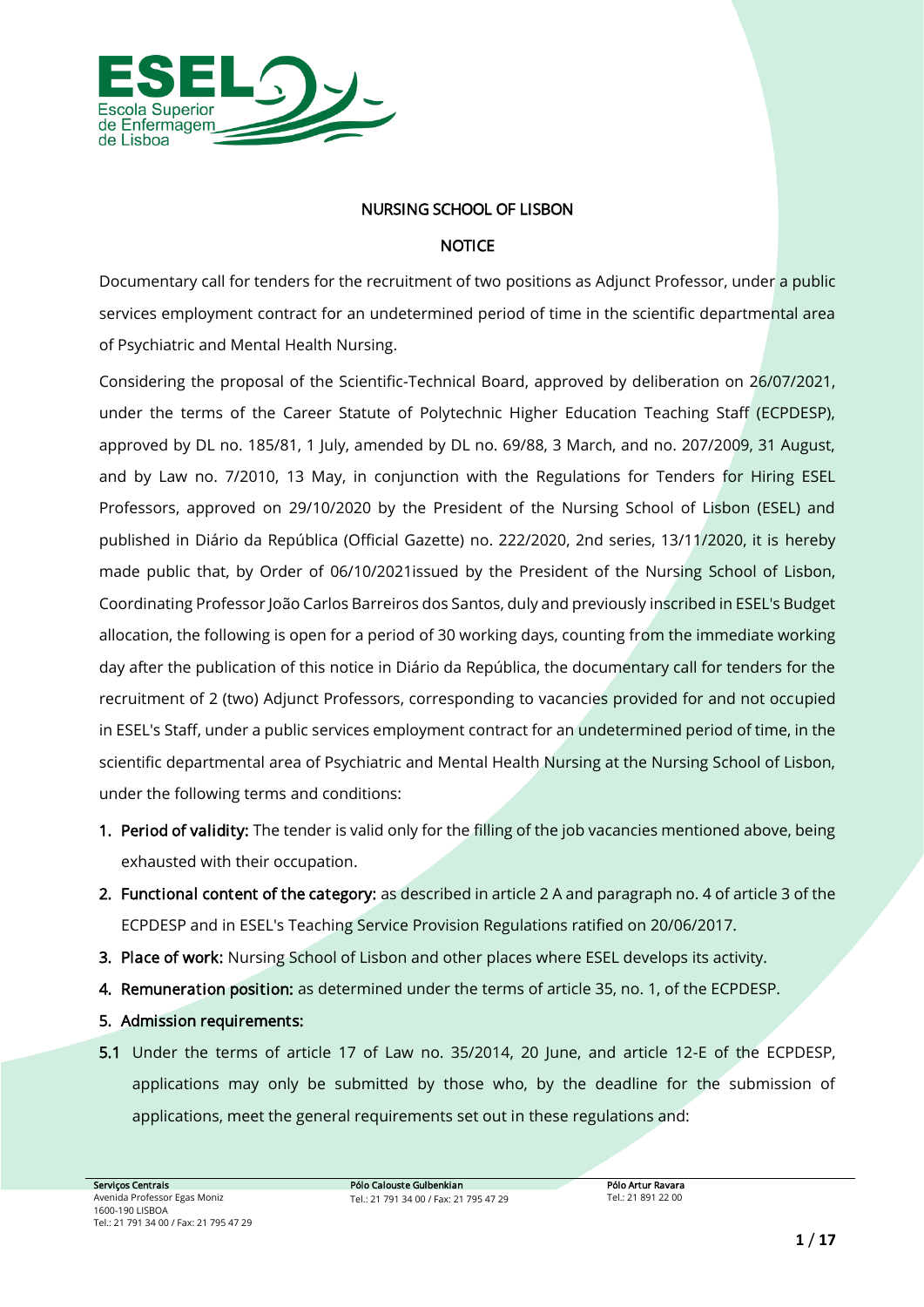

*The holders of a doctoral degree in Nursing or of the title of Nursing specialist (under the terms of article 17 of the ECPDESP, article 48 of Law no. 62/2007, 10 September, and of Decree-Law no. 206/2009, 31 August) and the holders of the professional title of nurse specialist in Psychiatric and Mental Health Nursing.* 

*5.2 Holders of foreign qualifications must prove the recognition, equivalence or registration of their doctoral degree, in accordance with the applicable legislation and internal regulations.*

## *6 Formalisation of the application:*

*6.1 Applications must be formalised by means of a paper request addressed to the President of the Nursing School of Lisbon, written in Portuguese and containing the following elements:* 

- a) The candidate's full identification, including full name, date of birth, nationality, civil *identification number, address, telephone contacts and e-mail address;*
- *b) academic qualifications and titles and/or professional titles;*
- *c) category, group or subject area to which they belong, length of service as a teacher in higher education and institution to which they belong, if applicable;*
- *d) identification of the tender to which they are applying and reference to DR in which this notice was published;*
- *e) list of documents accompanying the application;*
- *f) date and signature.*

*6.2. Applications must be submitted on paper and delivered in person at ESEL's Human Resources Division, Calouste Gulbenkian Pole, located at Av. Professor Egas Moniz, 1600-190 Lisbon, from 10am to 12pm and from 2pm to 4pm, through the email [recursoshumanos@esel.pt](mailto:recursoshumanos@esel.pt), or sent by registered mail with acknowledgement of receipt, to the same postal address.*

*6.3. The submission deadline for applications will be, according to the submission scheme:*

- *a) in person, until the closing time to the public (4pm) of the Human Resources Division of ESEL, on the last day of the deadline;*
- *b) in postal submission, until the last day of the deadline, evidenced by the mail's registration date.*
- *6.4. Personal data of the candidates will be used only and exclusively for the purposes of this tender.*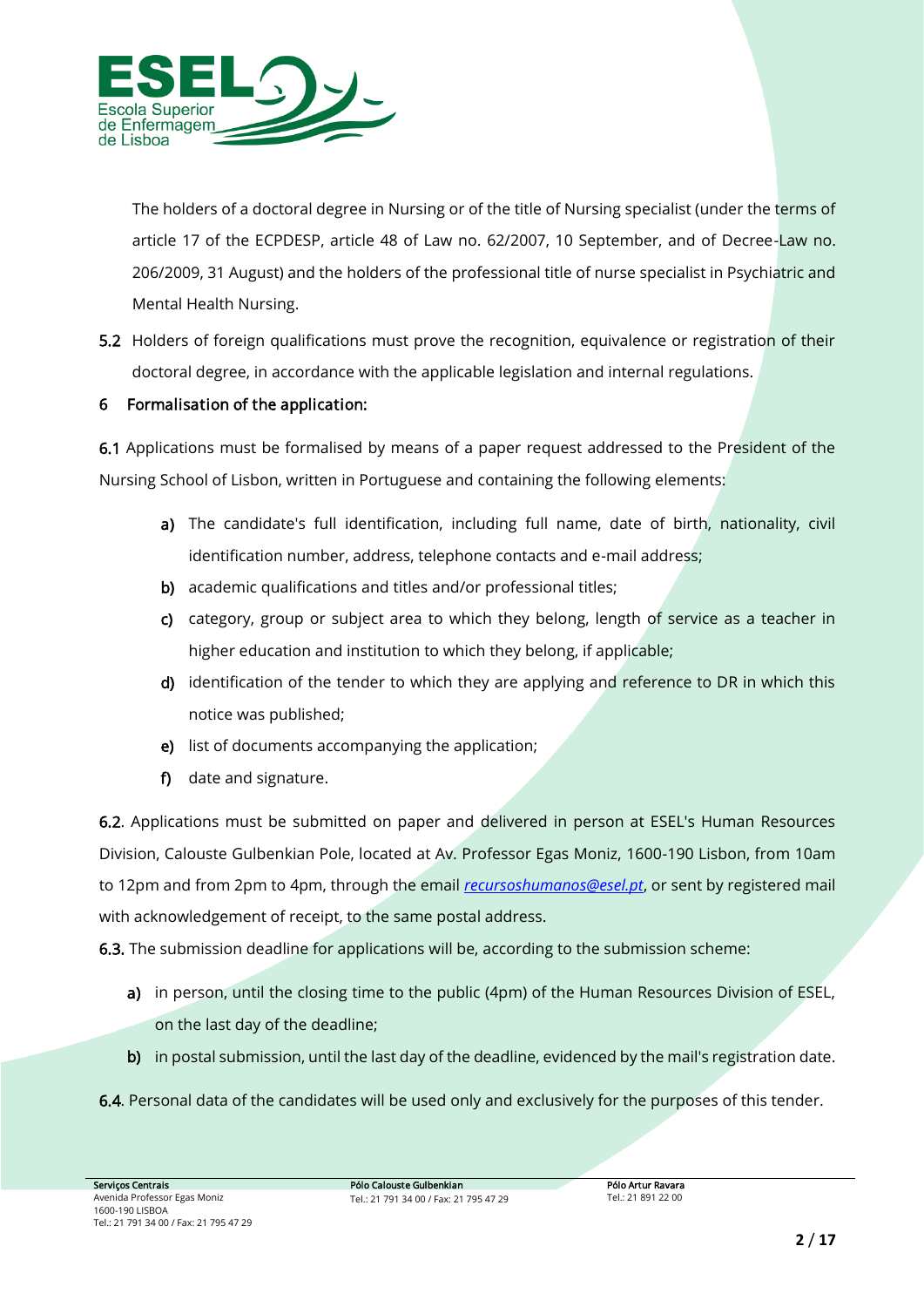

*6.5. Applications sent by e-mail will not be accepted*

# *7 Application instructions:*

*7.1 The candidate must accompany their application with the following documents, duly numbered and identified:*

- *a) Consented photocopy of the civil identification document;*
- *b) Consented photocopy of the tax identification number (in case the candidate does not have a citizen card);*
- *c) Declaration from the candidate under a solemn oath, in which they assure that they are not inhibited from exercising public functions or prohibited from exercising their duties and have fulfilled the obligatory vaccination laws;*
- *d) Authenticated copy of the certificate/certification of the doctoral degree in nursing or of the title of nursing specialist obtained in accordance with Decree-law no. 206/2009, 31 August, or, if holding a foreign qualification, an authenticated copy of the recognition, equivalence or registration for the doctoral degree in the nursing area in Portugal, in accordance with the applicable legislation and proof of the professional title of Nurse Specialist in Psychiatric and Mental Health Nursing, from the Ordem dos Enfermeiros (Portuguese Order of Nurses). The conformity to the originals may be attested by ESEL's services, in case of the application's submission in person.*
- *e) Simple photocopy of other qualifications certificates and academic and professional titles;*
- *f) A paper copy of the curriculum vitae duly dated and signed, and of the documents accompanying the application, and a digital copy (USB stick) in PDF format, fully organised, in accordance with the parameters, criteria and subcriteria for selection and serialisation contained in this notice, which will be published on the institutional site. The USB stick must contain all the application documents.*
- *7.2. The curriculum vitae must be written in Portuguese.*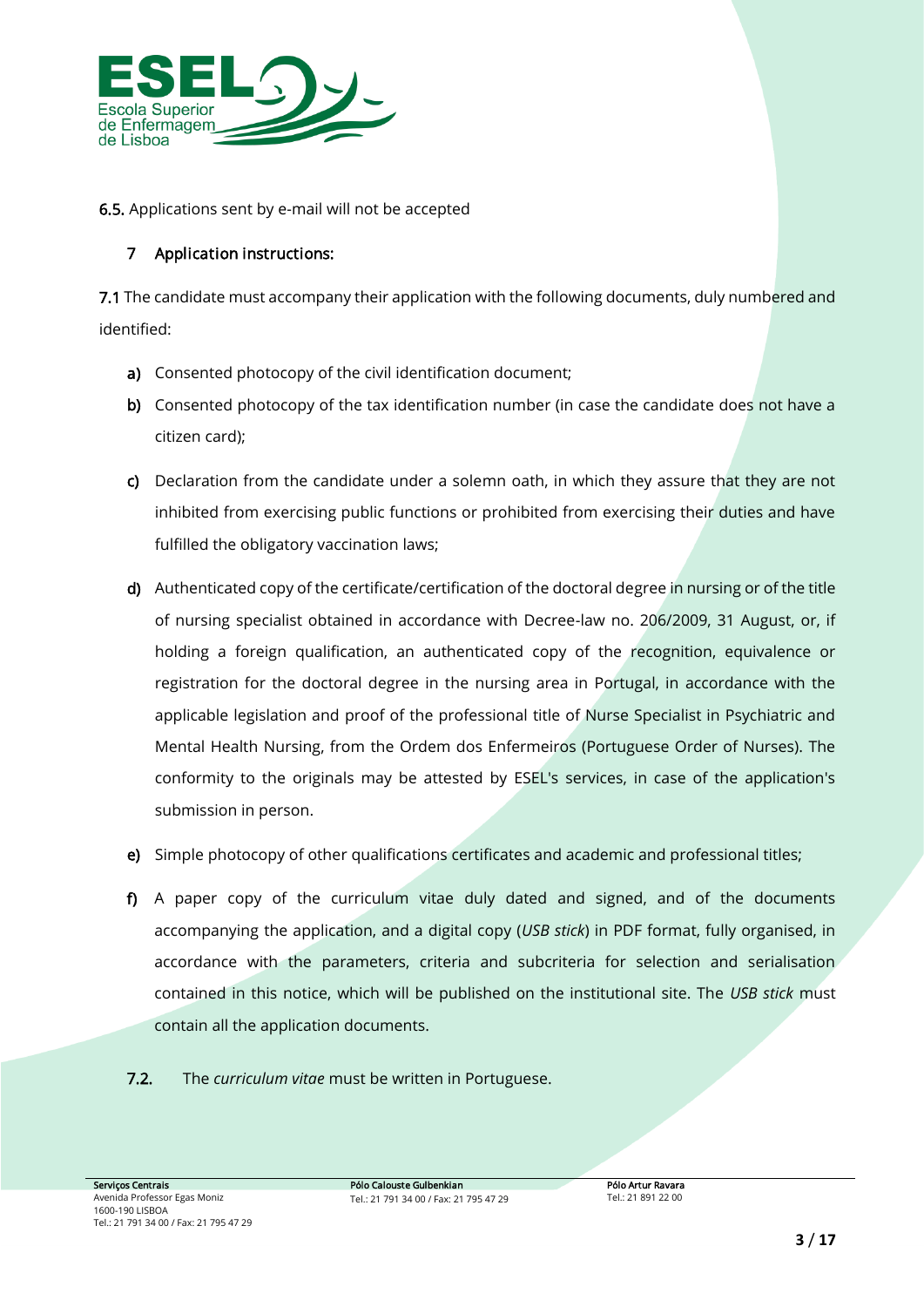

- *7.3. To promote the most appropriate classification of the curricular elements, the candidates must organise the presentation of the curriculum fully and obligatorily in conformity with the operationalisation of the parameters, criteria, and subcriteria approved by the jury, which is a necessary condition for its evaluation, excluding anything that is not duly ordered.*
- *7.4. It is the candidates' responsibility to provide documentary evidence, as much as possible, of the framework of all curricular elements presented associated to the subcriteria/criteria included in the evaluation system approved by the jury. The same curricular element can only be part of one subcriterion.*
- *7.5. The supporting documents attached to the curriculum vitae must be presented in the original language in which they were issued and must be translated into Portuguese or English when these are not the original languages.*
- *7.6. Whenever deemed necessary, the jury may request the candidates, by e-mail, to present the original supporting documents attached to the curriculum, as well as complementary documentation related to it.*
- *7.7. Candidates who provide services to the Nursing School of Lisbon are exempt from presenting the documents that already exist in their individual files, and this fact must be expressly stated in the respective application.*
- *7.8. Failure to present the supporting documents related to the curriculum submitted by the candidate implies the non-assessment of the elements that they should prove.*
- *7.9. The documents submitted by the candidate shall be returned to them, at their request, one year after the end of the present tender, except if the competition has been subject to a judicial review.*
- *7.10. Candidates who do not meet the admission requirements will be preliminarily excluded and will be notified of this intention via email, for the purpose of holding a hearing of the interested parties, under the terms of the Administrative Procedure Code.*

## *8. Selection and Serialisation:*

*Method, parameters, criteria and evaluation system - The selection and serialisation of the candidates is carried out by means of a curricular evaluation method, based on the elements provided by the candidate in the Curriculum Vitae and is materialised in a classification obtained from*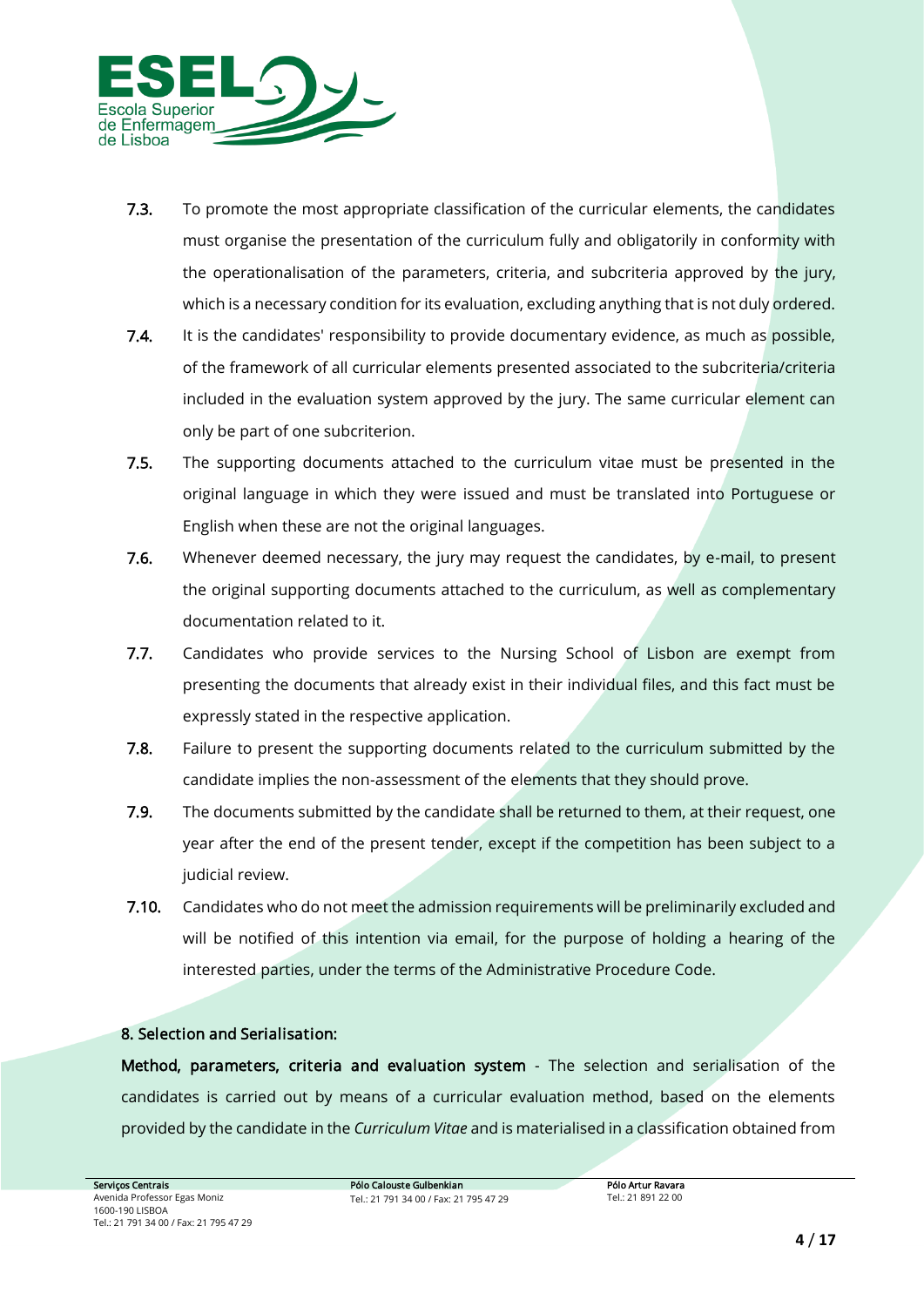

*an evaluation system, established by the Jury, consisting of the following parameters, criteria,* 

*subcriteria and respective scores:*

**P.1- The candidate's qualification (Q), evaluated on the basis of an assessment of their academic and training background (weighting of 0.10)**: -----------

|                             | <b>Parameters</b>                     | Criteria                                                                                                     | Subcriteria                                                                                          | Maximum<br>score per<br>subcriterion | Maximum<br>score per<br>criterion |
|-----------------------------|---------------------------------------|--------------------------------------------------------------------------------------------------------------|------------------------------------------------------------------------------------------------------|--------------------------------------|-----------------------------------|
|                             |                                       | 1.1 Academic degrees and<br>academic examinations<br>carried out<br>1.2 Post-graduate<br>completed education | Doctoral degree in Nursing                                                                           | 40                                   | 40<br>30                          |
| 1.<br>۰<br><b>Weighting</b> | P1) Qualification<br>Candidate<br>(Q) |                                                                                                              | Doctoral degree in another area and title of<br>nursing specialist                                   | 30                                   |                                   |
|                             |                                       |                                                                                                              | Master's degree and Title of Nursing Specialist                                                      | 15                                   |                                   |
|                             |                                       |                                                                                                              | Bachelor's Degree and Title of Nursing Specialist                                                    |                                      |                                   |
|                             |                                       |                                                                                                              | Specialization Course in Psychiatric and Mental<br><b>Health Nursing</b>                             | 20                                   |                                   |
|                             |                                       |                                                                                                              | Other post-graduate courses                                                                          | 15                                   |                                   |
|                             |                                       | the role and for the area of PMH Nursing                                                                     | 1.3 Critical Reflection about the contributions of the obtained qualifications, for the execution of |                                      | 30                                |
|                             |                                       |                                                                                                              |                                                                                                      |                                      | 100                               |

### **P.1 - The candidate's qualification (Q), evaluated on the basis of an assessment of their academic and training background, considering the following criteria (weighting 0.1):**

**1.1 Academic degrees and obtainment of the title of nursing specialist** under Decree-Law No. 206/2009, August 31, as amended by Decree-Law No. 27/2021 (maximum 40 points):

*Note - In this criterion, only the subcriterion with the highest weight met by the candidate will be scored. In this parameter, only the courses already completed and duly certified by title or diploma will be considered.*

| <b>1.1.1.</b> Doctoral degree in Nursing                                             | 40 points |
|--------------------------------------------------------------------------------------|-----------|
| 1.1.2. Doctoral degree in another area and Title of nursing specialist (DL 206/2009) | 30 points |
| <b>1.1.3.</b> Master's degree and Title of Nursing Specialist (DL 206/2009)          | 15 points |
| <b>1.1.4</b> Bachelor's Degree and Title of Nursing Specialist (DL 206/2009)         | 5 points  |
|                                                                                      |           |

### **1.2 Post-graduate completed education** (maximum 30 points):

**1.2.1. Specialization Course in Psychiatric and Mental Health Nursing**

*Note - The specialization course leading to the attribution of the title of Nurse Specialist in Psychiatric and Mental Health Nursing by the Ordem dos Enfermeiros (OE) will be considered, verified by the professional license.*

### **1.2.2- Other postgraduate courses** (maximum 15 points)

*Note - This sub-criterion only considers courses in the area of Psychiatric and Mental Health Nursing or in an area considered relevant to Psychiatric and Mental Health Nursing, attended in higher education institutions, duly documented by certificate or diploma with explicit indication of the number of ECTS or duration in hours, depending on the case. The matter of "relevance to Psychiatric and Mental Health Nursing" will, in case of doubt, be decided by a majority in a roll call vote by the jury members. Courses that have been scored at a previous point in this chart are not considered.*

•Courses ≥ 60 ECTS or ≥1500 hours 10 points/course

20 points

*Serviços Centrais Avenida Professor Egas Moniz 1600-190 LISBOA Tel.: 21 791 34 00 / Fax: 21 795 47 29*

*Pólo Calouste Gulbenkian Tel.: 21 791 34 00 / Fax: 21 795 47 29*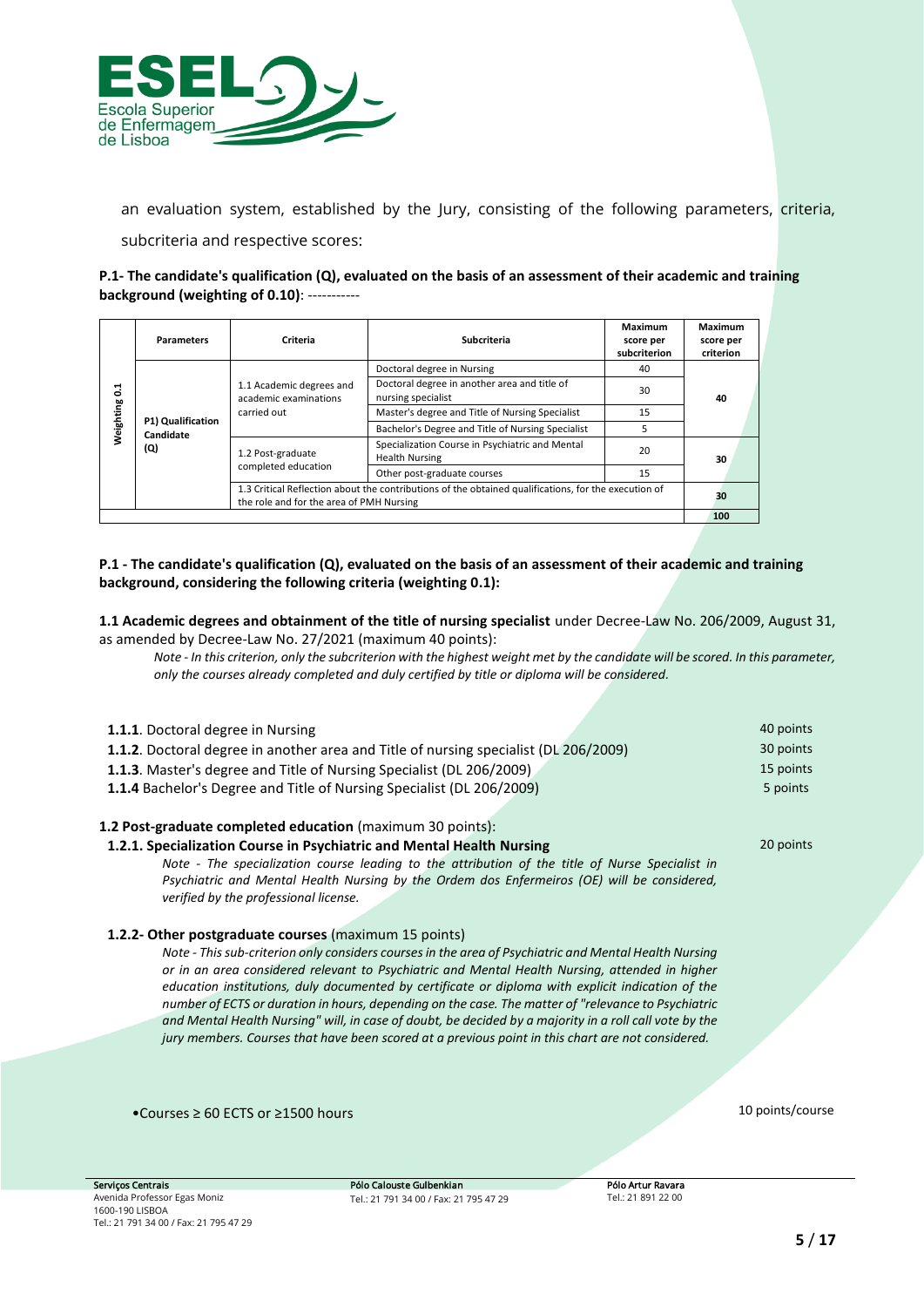

•Courses ≥ 30 ECTS and < 60 ECTS or ≥ 750 hours and < 1500 hours 5 points/course

• Courses ≥12 ECTS and <30 ECTS or ≥300 hours and <750 hours 2 points/course

**1.3 Critical Reflection** about the contributions of the obtained qualifications, for the execution of the role and for the area of PMH Nursing (30 points)

*Note - Only the content of the curriculum vitae (CV) unequivocally marked/highlighted as a critical reflection concerning this specific criterion with a maximum of 700 words, (please mark the exact number of words at the end of the reflection)*  will be considered. The text of this reflection should focus on the contributions of the obtained qualifications to the *candidate's performance in the scientific departmental area of Psychiatric and Mental Health Nursing.*

**Exposure of ideas** (0 - 5 points)

*Note - Clarity and accuracy, variety and quality of language used, articulation and sequence of ideas* **Relevance to the scientific departmental area of Psychiatric and Mental Health Nursing** (0 - 10 points) *Note - Coherence of the course, relevance to the scientific departmental area of Psychiatric and Mental Health Nursing*

**Relevance to adjunct professor roles** (0 - 15 points)

**P.2 - Technical, scientific and professional performance of the candidate (DTCP), evaluated according to the assessment of work and activities with relevance to the scientific departmental area of Psychiatric and Mental Health Nursing (weighting of 0.25):**-----------------------------------------------------------------------------------------------------------

|           | <b>Parameters</b>                                                             | Criteria                                                  | <b>Subcriteria</b>                                                                                        | <b>Maximum</b><br>score per<br>subcriterion | <b>Maximum</b><br>score per<br>criterion |
|-----------|-------------------------------------------------------------------------------|-----------------------------------------------------------|-----------------------------------------------------------------------------------------------------------|---------------------------------------------|------------------------------------------|
|           |                                                                               |                                                           | Articles published in a scientific journal                                                                | 30                                          |                                          |
|           |                                                                               |                                                           | Article in conference proceedings                                                                         | 10                                          |                                          |
|           | P2)<br>Technical,<br>scientific, and<br>professional<br>performance<br>(DTCP) | 2.1 Scientific publications                               | Books and book chapters                                                                                   | 12                                          | 30                                       |
| 0.25      |                                                                               |                                                           | <b>Citations H Index</b>                                                                                  | 6                                           |                                          |
|           |                                                                               |                                                           | Reviewer in scientific journals                                                                           | 10                                          |                                          |
| Neighting |                                                                               | 2.2 Science and technology<br>dissemination actions       | Oral presentation/Conference                                                                              | 15                                          | 20                                       |
|           |                                                                               |                                                           | Poster/Free presentation                                                                                  |                                             |                                          |
|           |                                                                               |                                                           | Organizing/scientific committee of an event                                                               | 8                                           |                                          |
|           |                                                                               |                                                           | Moderation or commentary at a scientific event                                                            | 6                                           |                                          |
|           |                                                                               |                                                           | Participation in R&D unit project teams                                                                   | 20                                          |                                          |
|           |                                                                               | 2.3 Participation in R&D<br>projects                      | Participation in scientific research projects within<br><b>HEI or Health</b>                              | 20                                          | 20                                       |
|           |                                                                               | the execution of the role and for the area of PMH Nursing | 2.4 Critical Reflection about the contributions of the technical and scientific activities mentioned, for |                                             | 30                                       |
|           |                                                                               |                                                           | 100                                                                                                       |                                             |                                          |

**P.2 – Technical, scientific, and professional performance of the candidate (DTCP), evaluated according to the assessment of work and activities with relevance to the scientific departmental area of Psychiatric and Mental Health Nursing, considering the following criteria (weighting of 0.25):**

*Note - In this criterion, only works of a technical and scientific nature in the area of Psychiatric and Mental Health Nursing, or with relevance to the area of Psychiatric and Mental Health Nursing, effectively published between 1 January 2012, and the application's deadline, will be considered. Candidates must group them in their curriculum according to the operationalisation of the present criterion. The matter of "relevance to Psychiatric and Mental Health Nursing" will, in case of doubt, be decided by a majority in a roll call vote by the jury members.*

-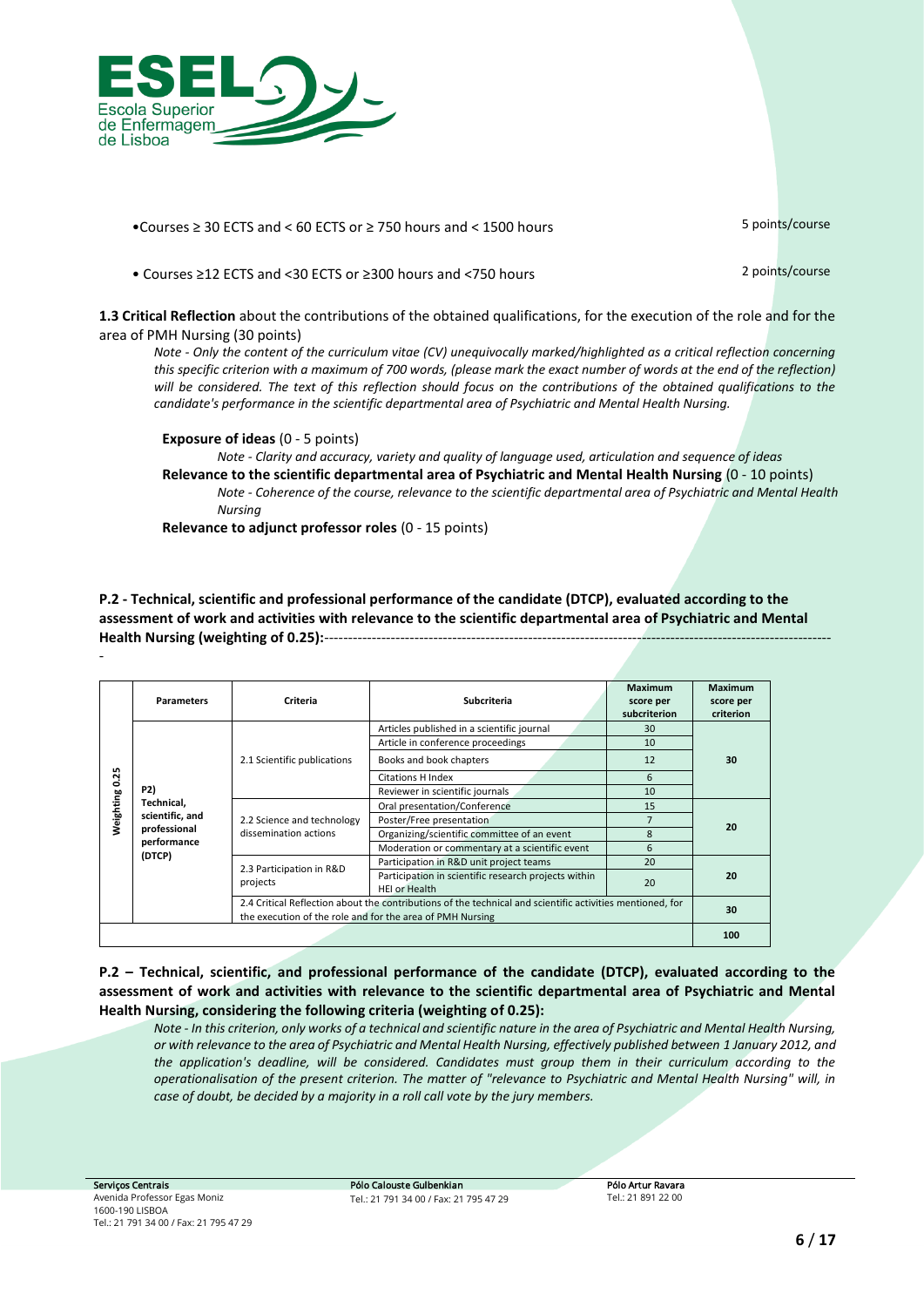

### **2.1 Scientific publications** (Maximum 30 points)

| 2.1.1. Articles published in a scientific journal (Maximum 30 points)<br>Note - In the scope of this subcriterion, Quartile 1, 2, 3 and 4 journals are considered, as well as those                                                                                                                                                                                                                                                                   |                    |
|-------------------------------------------------------------------------------------------------------------------------------------------------------------------------------------------------------------------------------------------------------------------------------------------------------------------------------------------------------------------------------------------------------------------------------------------------------|--------------------|
| indexed in other databases (the requirements of all journals are considered at the date of publication).<br>the<br>It<br>is<br>candidate<br>Quartile<br>to<br>to<br>the<br>up<br>prove                                                                                                                                                                                                                                                                |                    |
| https://www.scimagojr.com/journalrank.php?year=2015&country=BR&type=j                                                                                                                                                                                                                                                                                                                                                                                 |                    |
| Candidates should group the different publications according to the type of journal.                                                                                                                                                                                                                                                                                                                                                                  |                    |
| • Article in which the candidate is the author or co-author, published in a $Q1$ and $Q2$ journal –<br>Note It is up to the candidate to prove the indexation, through the respective link or by other<br>unequivocal means.                                                                                                                                                                                                                          | 6 points / article |
| • Article in which the candidate is the author or co-author, published in a $Q3$ and $Q4$ journal –<br>Note It is up to the candidate to prove the indexation, through the respective link or by other unequivocal<br>means.                                                                                                                                                                                                                          | 4 points / article |
| -Article in which the candidate is the author or co-author, published in an indexed journal and<br>not belonging to any of the previous quartiles.<br>Note It is up to the candidate to prove the indexation, through the respective link or by other unequivocal<br>means.                                                                                                                                                                           | 2 points / article |
| 2.1.2. Article in conference proceedings (maximum 10 points)<br>Note - "Conference proceedings" refers to the publication, with International Standard Book/Serial<br>Number or DOI, of papers/presentations related to scientific events, the publication of which occurred<br>between 1 January 2012 and the application deadline. Articles whose title is the same as another,<br>already considered in this subcriterion, will not be considered. |                    |
| • Article published in conference proceedings<br>Note An article in "conference proceedings" is considered to be the publication of a presentation at<br>scientific events, not including abstracts.                                                                                                                                                                                                                                                  | 2 points / article |
| 2.1.3. Books and book chapters (Maximum 12 points)<br>Note - New editions of the same book or chapter will not be considered, with the exception of<br>revised and expanded editions. Publications and/or editions in conference proceedings will not be<br>considered. It is up to the candidate to prove the edition, revision and expansion of the book or<br>chapter.                                                                             |                    |
| . Book chapters in which the candidate is the author or co-author -<br>Note - In this subcriterion, no more than three chapters per book will be considered.                                                                                                                                                                                                                                                                                          | 3 points/chap.     |
| . Publication/coordination/technical review of books in which the candidate is the<br>editor/coordinator/technical reviewer.<br>Note - This subcriterion will also consider situations of co-editing/co-coordination/co-technical review.                                                                                                                                                                                                             | 3 points/ book     |
| 2.1.4 Citations H Index (maximum 6 points)<br>Note - In this subcriterion, the value of the candidate's H index in Scopus H Index Evaluation system<br>will be considered. This index must be obtained by the application deadline.<br>. H index - number of points equal to the value of the candidate's H index.                                                                                                                                    |                    |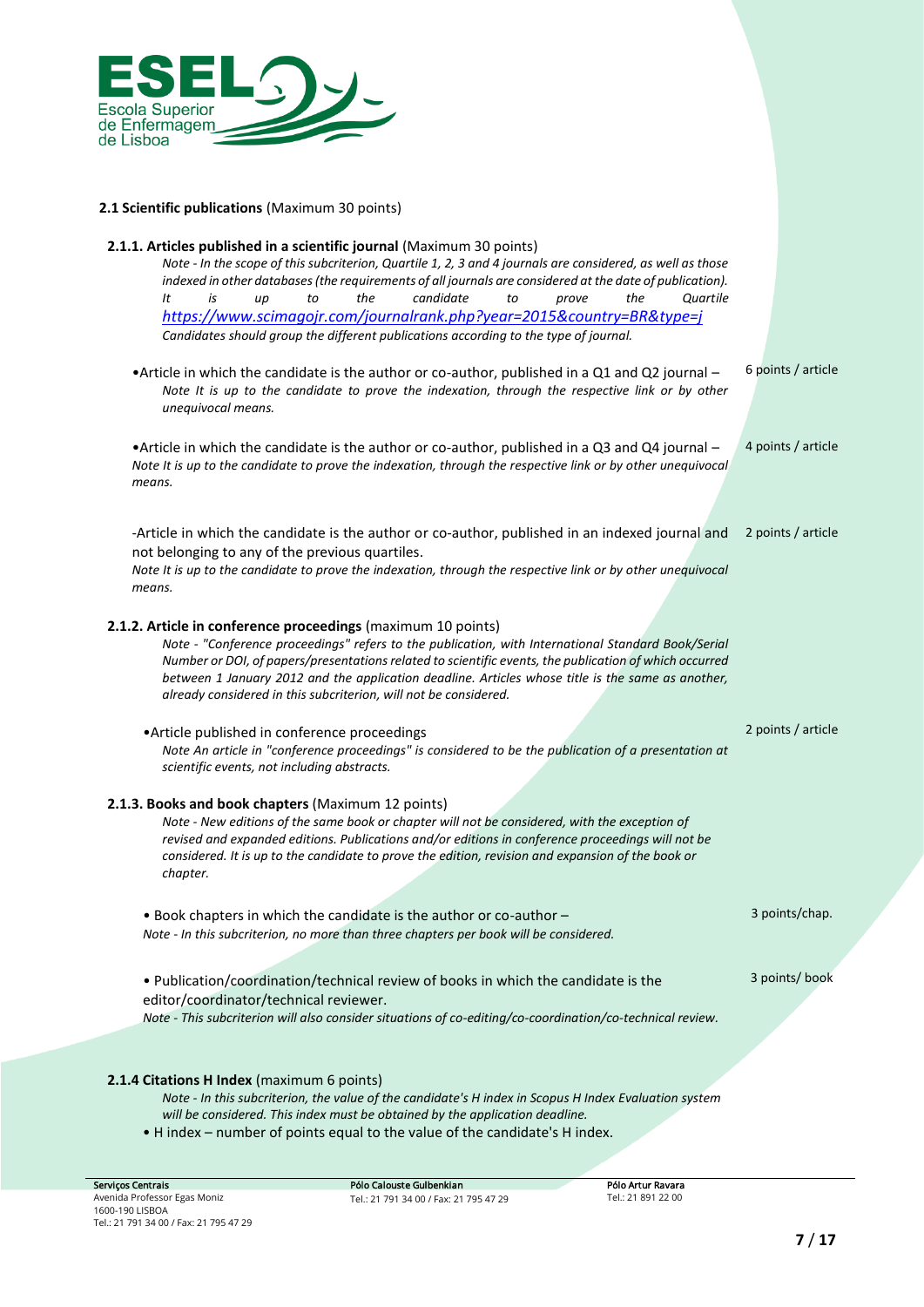

### **2.1.5 Reviewer in scientific journals** (maximum 10 points)

*Note - The score for this subcriterion is based on the number of scientific journals for which the candidate has been a reviewer of at least one article, from 1 January 2012 until the application deadline. It is up to the candidates to provide proof that they have made revisions for the indicated journals.*

- Reviewer in Q1 and Q2 journals 2 points/rev.
- 
- Reviewer in indexed journals **but a strategies of the contract of the contract of the contract of the contract of the contract of the contract of the contract of the contract of the contract of the contract of the contra**

• Reviewer in Q3 and Q4 journals 1 point/rev.

### **2.2 Science and technology dissemination actions** (maximum 20 points):

*Note - Scientific events are considered to be congresses, conferences, colloquia and other similar activities of a technical and scientific nature, with a scientific committee, which have been publicly announced and have effectively taken place between 1 January 2012 and the application deadline. Only dissemination actions in the field of Psychiatric and Mental Health Nursing, or with relevance to the field of Psychiatric and Mental Health Nursing, will be considered. Candidates must group them in their curriculum according to the operationalisation of the present criterion. The matter of "relevance to Psychiatric and Mental Health Nursing" will, in case of doubt, be decided by a majority in a roll call vote by the jury members.*

### **2.2.1. Oral presentation/Conference** (Maximum 15 points)

*Note In this subcriterion, only invited papers or panel presentations that are included in the program of the scientific event, in person or remotely, will be considered. It is up to the candidate to provide proof of this activity and the fulfilment of these requirements. Activities carried out from 1 January 2012 until the application deadline are considered. Free paper and poster presentations will not be considered.*

| Pólo Calouste Gulbenkian<br>vicos Centrais                                                                   | Pólo Artur Ravara                                                                                                                                                                                                                                                                                                            |                 |
|--------------------------------------------------------------------------------------------------------------|------------------------------------------------------------------------------------------------------------------------------------------------------------------------------------------------------------------------------------------------------------------------------------------------------------------------------|-----------------|
| • Poster - author or co-author, presented at an international scientific event                               |                                                                                                                                                                                                                                                                                                                              | 1 point/ poster |
| • Free presentation - author or co-author, presented at a national scientific event                          |                                                                                                                                                                                                                                                                                                                              | 1 point/pres.   |
| • Free presentation - author or co-author, presented at an international scientific event                    |                                                                                                                                                                                                                                                                                                                              | 2 points/pres.  |
| <b>2.2.2. Poster/Free presentation</b> (maximum 7 points)<br>once. Candidates should group them accordingly. | Note - In this subcriterion, only posters/free presentations, duly certified by the event's organization,<br>carried out in person or remotely, from 1 January 2012 to the application deadline, will be accounted<br>for. For counting purposes, the poster and its presentation, if any, will be considered together, only |                 |
| • Oral presentation at a national scientific event                                                           |                                                                                                                                                                                                                                                                                                                              | 3 points/pres.  |
| • Oral presentation at an international scientific event                                                     |                                                                                                                                                                                                                                                                                                                              | 5 points/pres.  |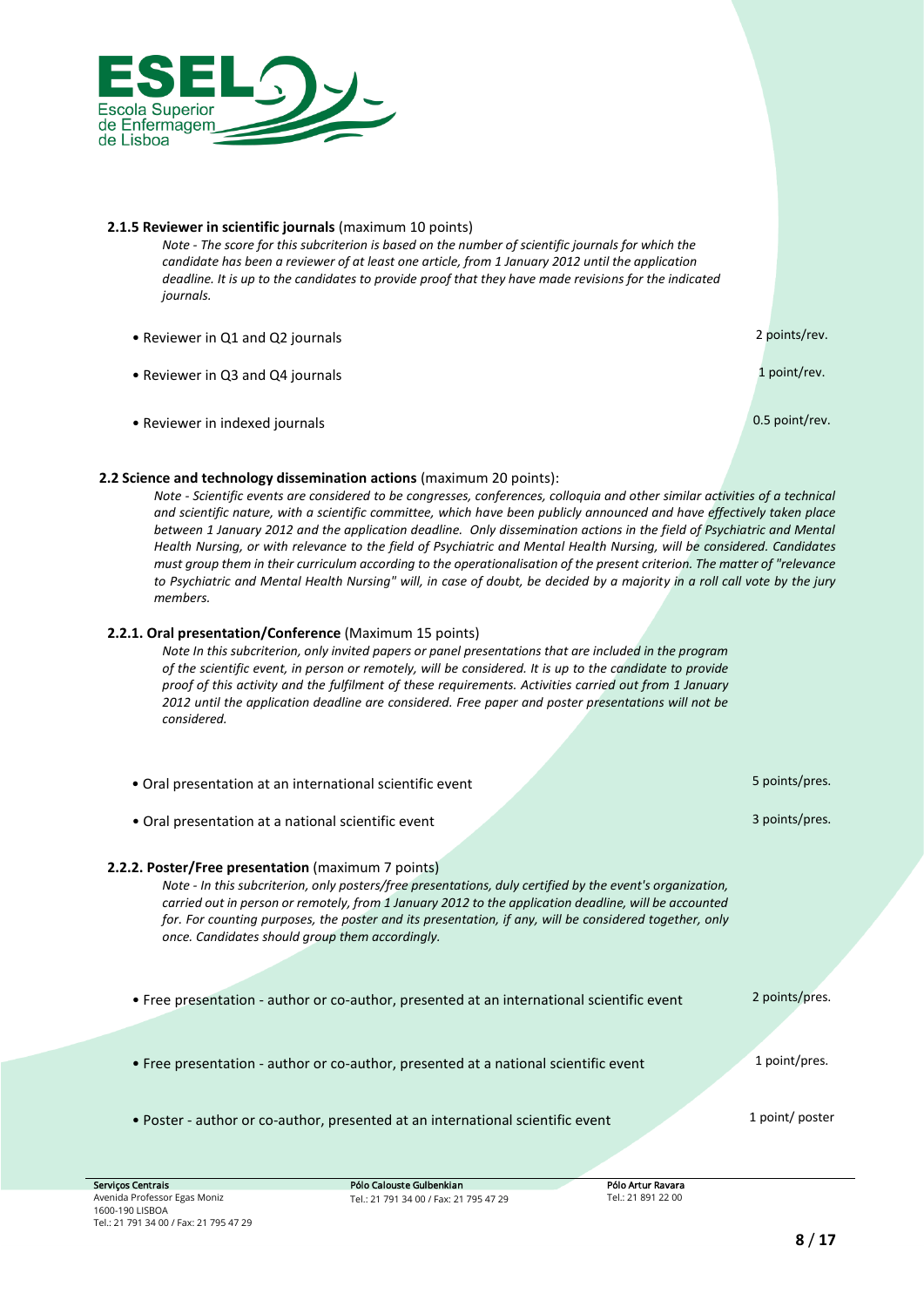

| • Poster - author or co-author, presented at a national scientific event                                                                                                                                                                                                                                                           | $0.5$ point/<br>poster |
|------------------------------------------------------------------------------------------------------------------------------------------------------------------------------------------------------------------------------------------------------------------------------------------------------------------------------------|------------------------|
| 2.2.3. Organizing/scientific committee of an event (maximum 8 points)<br>Note - In this subcriterion, scientific events that are duly certified, have been publicly announced and<br>effectively occurred, in person or remotely, between 1 January 2012 and the deadline for submitting<br>the application will be accounted for. |                        |
| • Participation in an organising or scientific committee of an international scientific event                                                                                                                                                                                                                                      | 2 points/part.         |
| • Participation in an organising or scientific committee of a national scientific event                                                                                                                                                                                                                                            | 1 points/part.         |
| 2.2.4. Moderation or commentary at a scientific event (maximum 6 points)<br>Note - In this subcriterion, only moderations and/or commentary duly certified by the event's<br>organization, carried out from 1 January 2012, until the application submission deadline, will be<br>accounted for.                                   |                        |
| • Participation as moderator or commentator at a scientific event                                                                                                                                                                                                                                                                  | 1.5 points/part.       |

### **2.3 Participation in R&D projects** (maximum 20 points)

*Note – Only R&D projects in the area of Psychiatric and Mental Health Nursing, or with relevance to the area of Psychiatric and Mental Health Nursing, will be considered. The matter of "relevance to Psychiatric and Mental Health Nursing" will, in case of doubt, be decided by a majority in a roll call vote by the jury members.*

#### **2.3.1. Participation in R&D unit project teams** (maximum 20 points)

*Note - In this subcriterion, only research and development projects in which the candidate has participated from 1 January 2012 to the application deadline will be considered. They must be registered in a R&D unit or be the result of a formal institutional partnership, and proof of this must be provided, issued by the competent services or bodies of the R&D unit or host institution. Within the scope of the operationalization of this subcriterion, foreign institutions similar to FCT shall be considered for this purpose.*

• Principal researcher of a completed or ongoing R&D project funded by FCT or another entity external to the higher education institution/research unit

• Team member of a completed or ongoing R&D project funded by FCT or another entity external to the higher education institution/research unit

16 points/ project

12.5 points/ project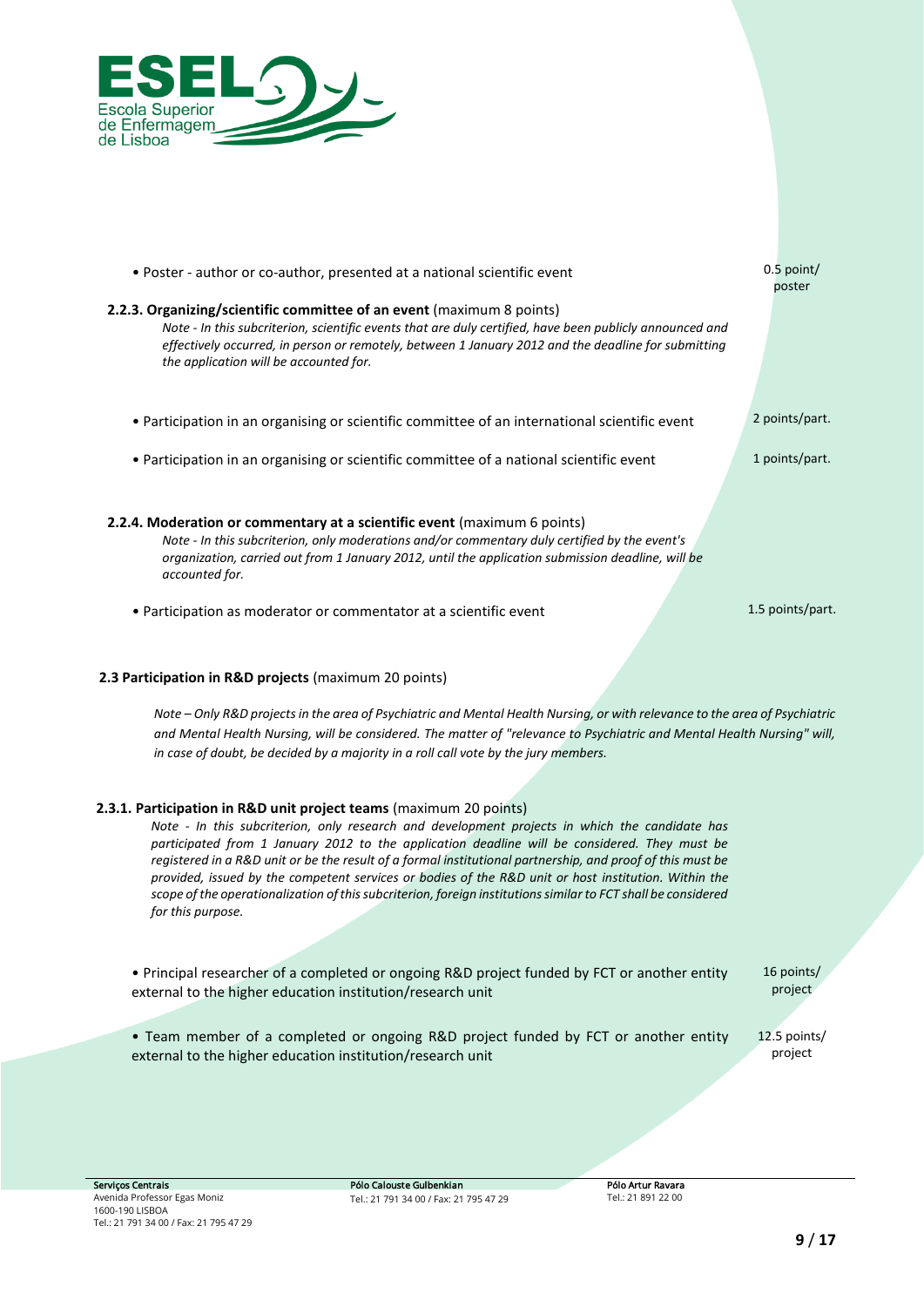

• Principal researcher of a completed or ongoing R&D project, not funded by FCT or another entity external to the higher education institution/research unit and with results published in a scientific journal *Note - Candidates must unequivocally identify which publication substantiates the results of the research project.* 12 points/ project • Team member of a completed or ongoing R&D project, not funded by FCT or another entity external to the higher education institution/research unit and with results published in a scientific journal *Note - Candidates must unequivocally identify which publication substantiates the results of the research project.* 9 points/ project **2.3.2. Participation in scientific research projects in the scope of HEIs or Health** (maximum 20 points) • Participation in scientific research projects *Note - In this subcriterion, only research projects in which the candidate has participated from 1 January 2012 until the application deadline will be considered. The projects must have resulted in publications in indexed scientific journals or presentations in a scientific event. Candidates must unequivocally identify which publication/presentation substantiates the results of the research project.* 5 points/ project

**2.4 Critical Reflection** about the contributions of the technical and scientific activities mentioned, for the execution of the role and for the area of PMH Nursing (maximum 30 points)

*Note: only the content of the curriculum vitae (CV) unequivocally marked/highlighted as a critical reflection concerning this specific criterion with a maximum of 700 words, (please mark the exact number of words at the end of the reflection) will be considered. The text of this reflection should focus on the contributions of the technical and scientific activities mentioned to the candidate's performance in the scientific departmental area of Psychiatric and Mental Health Nursing.*

#### **Exposure of ideas** (0 - 5 points)

*Note - Clarity and accuracy, variety and quality of language used, articulation and sequence of ideas*

**Relevance to the scientific departmental area of Psychiatric and Mental Health Nursing** (0 - 10 points) *Note - Coherence of the course, relevance to the scientific departmental area of Psychiatric and Mental Health Nursing*

**Relevance to adjunct professor roles** (0 - 15 points)

### **P.3 – The candidate's pedagogical capacity (CP), assessed on the basis of an evaluation of the quality and extent of their previous teaching practice (weighting of 0.25**):-----------------------------------------------------------------------------

|           | <b>Parameters</b>                   | Criteria                                                                                                                                      | <b>Subcriteria</b>                                                                                        | Maximum<br>score per<br>subcriterion                                        | <b>Maximum</b><br>score per<br>criterion |    |
|-----------|-------------------------------------|-----------------------------------------------------------------------------------------------------------------------------------------------|-----------------------------------------------------------------------------------------------------------|-----------------------------------------------------------------------------|------------------------------------------|----|
|           | P3)<br>Pedagogical<br>capacity (CP) | 3.1 Curricular units taught                                                                                                                   | In the scientific departmental area of Psychiatric<br>and Mental Health Nursing                           | 30                                                                          | 30                                       |    |
|           |                                     | and the type of classes given                                                                                                                 | In other nursing and related areas                                                                        | 20                                                                          |                                          |    |
| m<br>징    |                                     | 3.2 Production of teaching<br>material and experience in<br>the implementation of<br>innovative techniques and<br>methods to support teaching | Production or co-production of documents and<br>other didactic materials                                  | 5                                                                           | 5                                        |    |
| Weighting |                                     |                                                                                                                                               | Experience in the implementation of innovative<br>techniques and methods to support teaching              | 5                                                                           |                                          |    |
|           |                                     | 3.3 Other pedagogical                                                                                                                         | activity within the scope of                                                                              | Activity as trainer in courses or workshops in the<br>area of mental health | 35                                       | 35 |
|           |                                     | education                                                                                                                                     | Organisation and management of the training<br>activity of a healthcare institution or service            | 35                                                                          |                                          |    |
|           |                                     | of the role and for the area of PMH Nursing                                                                                                   | 3.4 Critical Reflection about the contributions of the referred pedagogical activities, for the execution |                                                                             | 30                                       |    |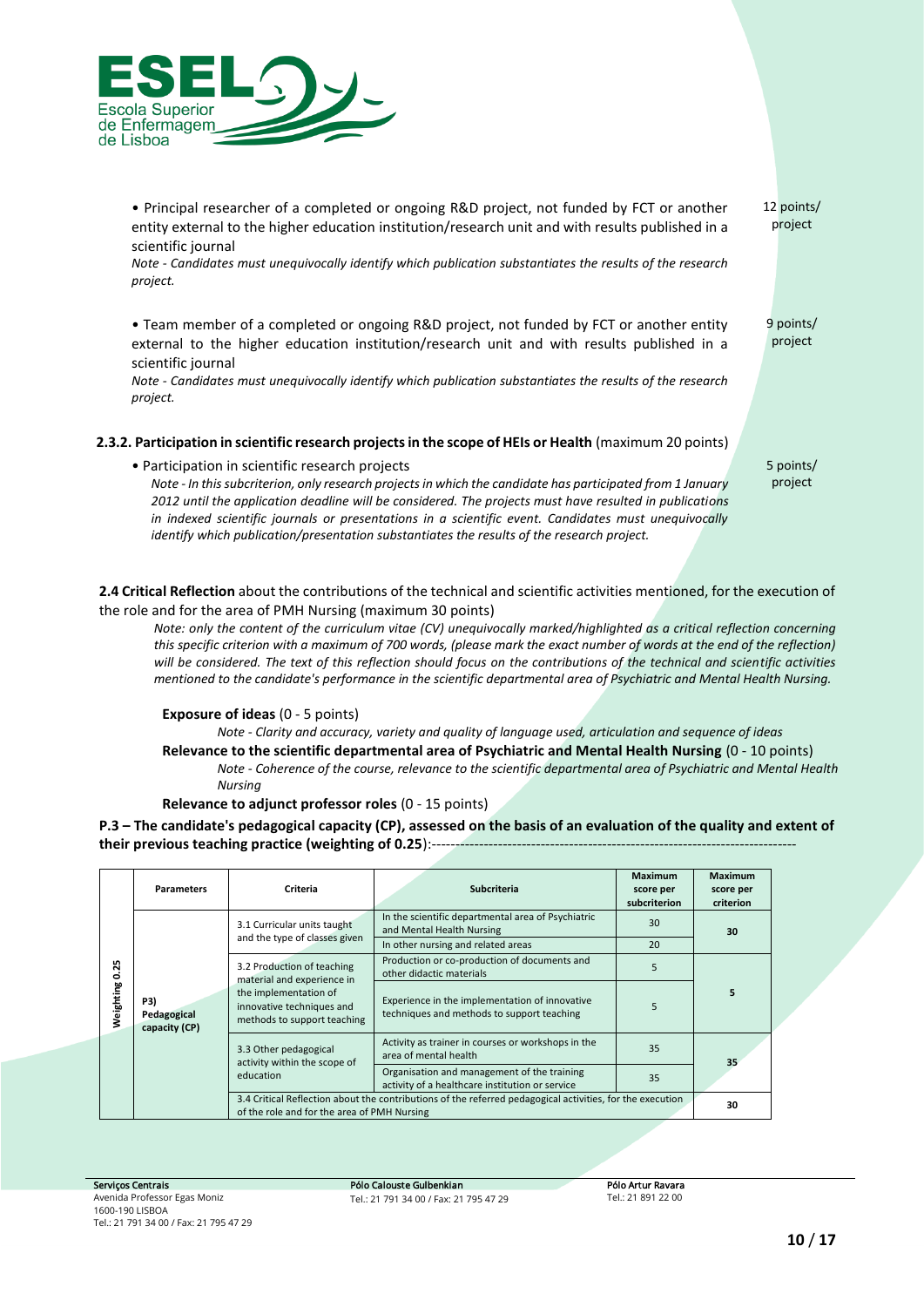

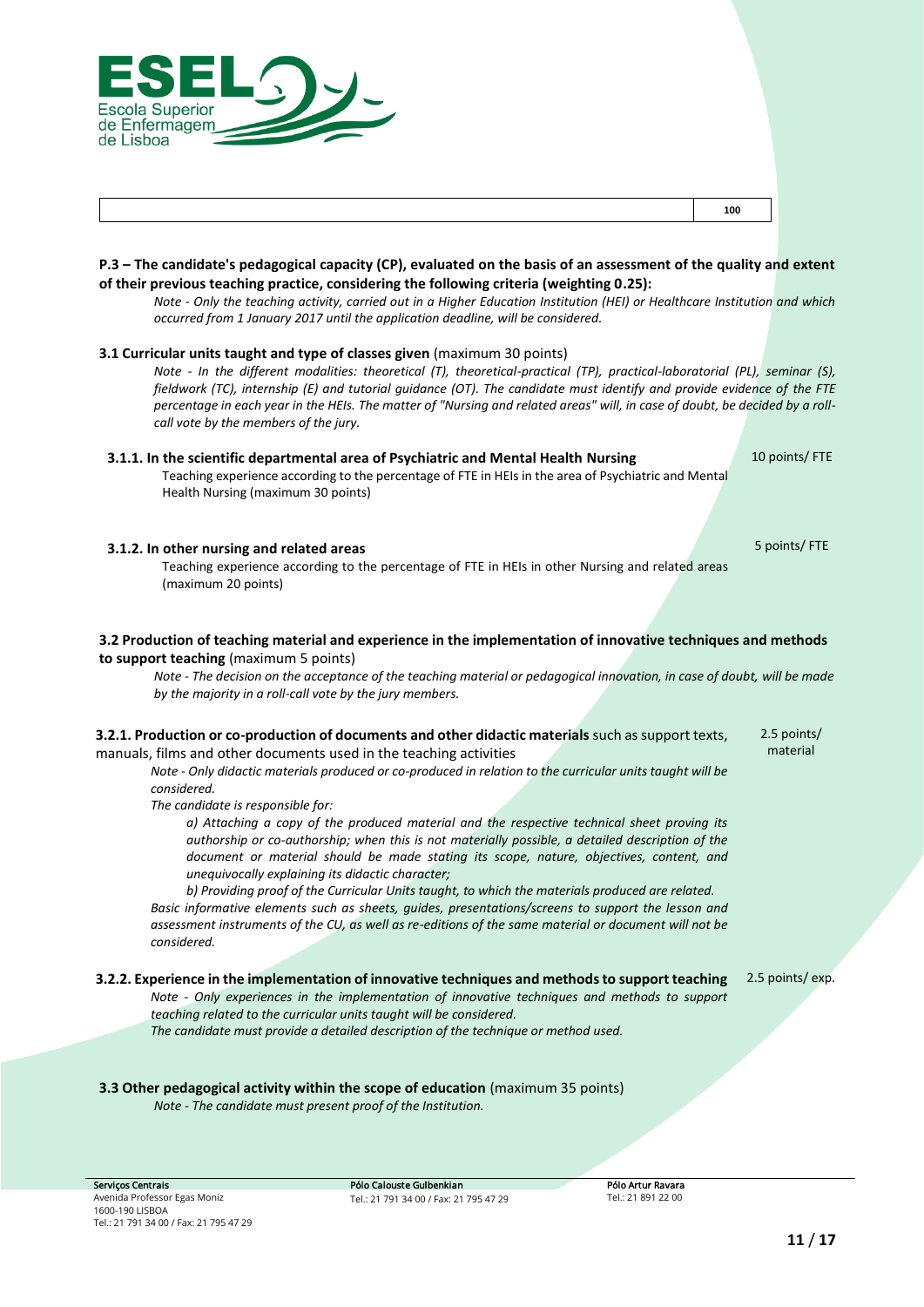

#### **3.3.1. Activity as trainer in courses or workshops in the area of mental health** (maximum 35 points)

| • Trainer in courses or workshops lasting $\geq$ 35 hours               | 5 points/<br>training |
|-------------------------------------------------------------------------|-----------------------|
| • Trainer in courses or workshops lasting $\geq$ 28 hours and <35 hours | 4 points/<br>training |
| • Trainer in courses or workshops lasting $\geq$ 14 hours and <28 hours | 3 points/<br>training |
| • Trainer in courses or workshops lasting $\geq$ 5 hours and <14 hours  | 2 points/<br>training |
| • Trainer in courses or workshops with duration <5 hours                | 1 point/ training     |

**3.3.2. Organisation and management of the training activity in a healthcare institution or service**  (maximum 35 points) 7 points/year up to 35

**3.4 Critical Reflection** about the contributions of the referred pedagogical activities, for the execution of the role and for the area of PMH Nursing (maximum 30 points)

*Note: only the content of the curriculum vitae (CV) unequivocally marked/highlighted as a critical reflection concerning this specific criterion with a maximum of 700 words, (please mark the exact number of words at the end of the reflection) will be considered. The text of this reflection should focus on the contributions of the referred pedagogical activities to the candidate's performance in the scientific departmental area of Psychiatric and Mental Health Nursing.*

**Exposure of ideas** (0 - 5 points)

*Note - Clarity and accuracy, variety and quality of language used, articulation and sequence of ideas* **Relevance to the scientific departmental area of Psychiatric and Mental Health Nursing** (0 - 10 points) *Note - Coherence of the course, relevance to the scientific departmental area of Psychiatric and Mental Health Nursing*

**Relevance to adjunct professor roles** (0 - 15 points)

### **P.4 – Other relevant activities (OAR) to ESEL's mission, assessed on the basis of the evaluation of the singular activities developed by the candidate (weighting of 0.40):---------------------------------------------------------------**

| Weighting 0.4 | <b>Parameters</b>                                                                                                              | Criteria                                                              | Subcriteria                                                                                                                        | <b>Maximum score</b><br>per subcriterion                                                              | <b>Maximum</b><br>score per<br>criterion |  |
|---------------|--------------------------------------------------------------------------------------------------------------------------------|-----------------------------------------------------------------------|------------------------------------------------------------------------------------------------------------------------------------|-------------------------------------------------------------------------------------------------------|------------------------------------------|--|
|               |                                                                                                                                | 4.1 Provision of services and<br>consultancy                          | Technical reports on projects relevant to<br>psychiatric and mental health nursing,<br>promoted by public entities or associations | 5                                                                                                     |                                          |  |
|               |                                                                                                                                | 4.2 Collaboration with HEIs                                           | Committees and working groups in HEIs                                                                                              | 5                                                                                                     | 5                                        |  |
|               | <b>P4)</b><br>Other relevant<br>activities to<br><b>ESEL's mission</b><br>(OAR)<br>relevant by the candidate and<br>parameters | 4.3 Professional, cultural, social<br>and other activities considered |                                                                                                                                    | Experience of professional clinical practice<br>in the area of PMH Nursing within the last<br>5 years | 50                                       |  |
|               |                                                                                                                                |                                                                       | Clinical supervisor to nursing students in<br>the last 5 years                                                                     | 40                                                                                                    | 60                                       |  |
|               |                                                                                                                                | not included in the previous                                          | Positions and functions in an institution not<br>classified as higher education                                                    | 10                                                                                                    |                                          |  |
|               |                                                                                                                                |                                                                       | Institutional committees and working<br>groups not classified as higher education                                                  | 10                                                                                                    |                                          |  |

*Pólo Calouste Gulbenkian Tel.: 21 791 34 00 / Fax: 21 795 47 29*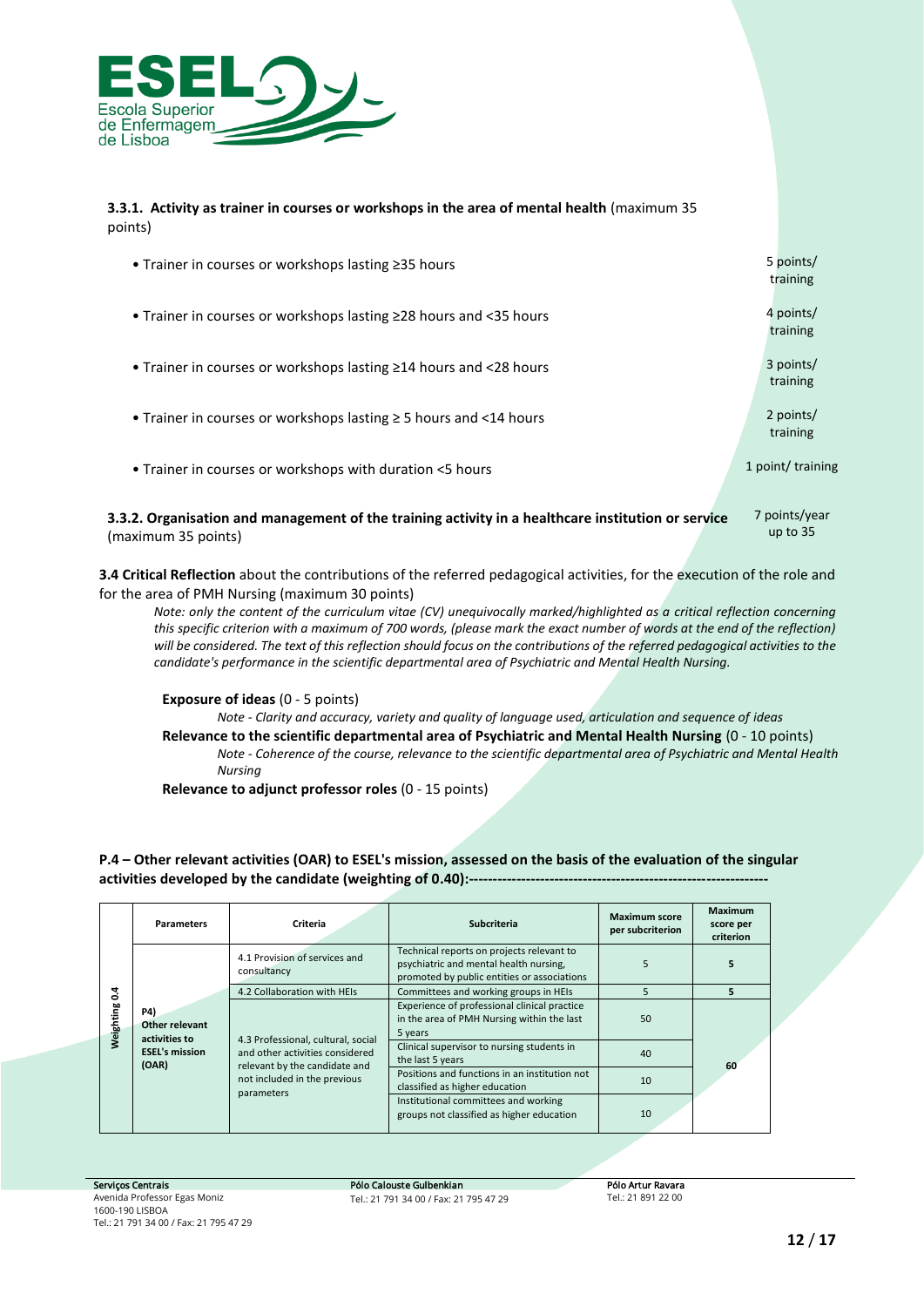

|                                                                                                                                                                      |    | 100 |
|----------------------------------------------------------------------------------------------------------------------------------------------------------------------|----|-----|
| 4.4 Critical Reflection about the contributions of the other relevant activities to ESEL's mission, for<br>the execution of the role and for the area of PMH Nursing |    | 30  |
| Participation in decision-making bodies of<br>cultural or civic associations and charities                                                                           |    |     |
| Participation in decision-making bodies of<br>scientific societies and professional<br>organisations                                                                 | 10 |     |
| Dissemination activities in the area of<br>mental health targeted at citizens                                                                                        | 10 |     |

## **P.4 – Other relevant activities (OAR) to ESEL's mission, assessed on the basis of the evaluation of the singular activities developed by the candidate (weighting of 0.4):**

| 2.5 points/<br>report                                                                                                |
|----------------------------------------------------------------------------------------------------------------------|
|                                                                                                                      |
| 2.5 points/<br>committee                                                                                             |
| 4.3 Professional, cultural, social and other activities considered relevant by the candidate and not included in the |
| Note - The candidate must provide supporting documents from the institutions, taking into account the period of time |
| 10 points/year                                                                                                       |
|                                                                                                                      |
| 5 points/ stud.                                                                                                      |
| 4 points/ stud.                                                                                                      |
| 4<br>points/position                                                                                                 |
| 3 points/com.<br>or group                                                                                            |
|                                                                                                                      |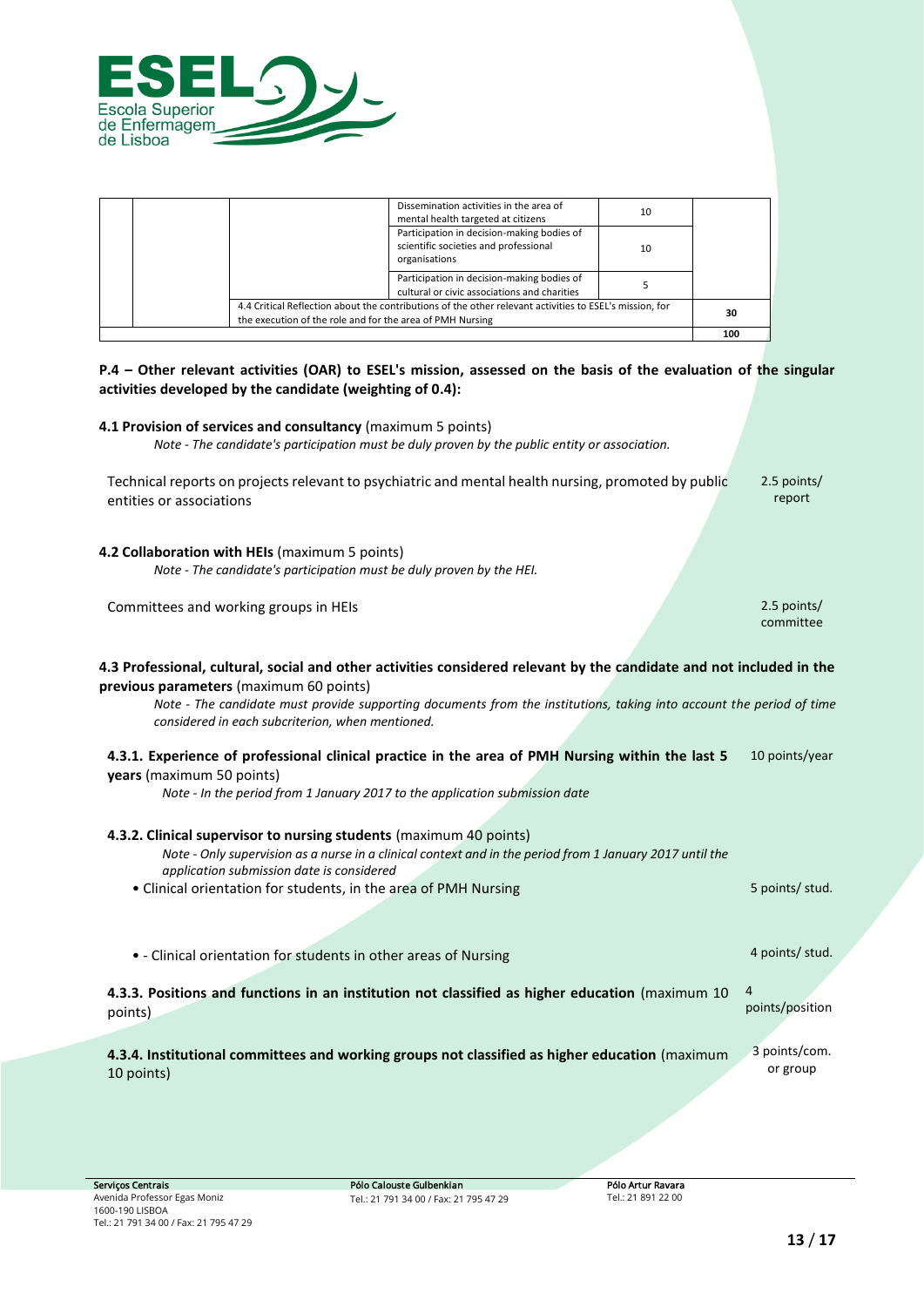

**4.3.5. Dissemination activities in the area of mental health targeted at citizens (**maximum 10 points) 2 points/activ.

**4.3.6. Participation in decision-making bodies of scientific societies and professional organisations** (maximum 10 points) 3 points/ part.

**4.3.7. Participation in decision-making bodies of cultural or civic associations and charities**  (maximum 5 points)

**4.4 Critical Reflection** about the contributions of the other relevant activities to ESEL's mission mentioned above, for the execution of the role and for the area of PMH Nursing (maximum 30 points)

*Note: only the content of the curriculum vitae (CV) unequivocally marked/highlighted as a critical reflection concerning this specific criterion with a maximum of 700 words, (please mark the exact number of words at the end of the reflection) will be considered. The text of this reflection should focus on the contributions of the other relevant activities to ESEL's mission mentioned above, for the candidate's performance in the scientific departmental area of Psychiatric and Mental Health Nursing.*

**Exposure of ideas** (0 - 5 points) *Note: Clarity and accuracy, variety and quality of language used, articulation and sequence of ideas* **Relevance to the scientific departmental area of Psychiatric and Mental Health Nursing** (0 - 10 points) *Note: Coherence of the course, relevance to the scientific departmental area of Psychiatric and Mental Health Nursing* **Relevance to adjunct professor roles** (0 - 15 points)

*9. Score Attribution: The score for each parameter results from the sum of the scores obtained in the respective criteria, which, in turn, result from the scores achieved in the subcriteria that they integrate. In any of the cases, the score attributed may not exceed the maximum values established for the respective parameter, criterion or subcriterion.*

## *10. Final score:*

*The calculation of the final score of the application will result from the following formula (where FS is Final Score):* 

*Final Score = (0.1 Q + 0.25 DTCP + 0.25 CP + 0.40 OAR).* 

*10.1. The final classification (FC) will be expressed on a scale of 0 to 20 points, fractioned to the hundredths, and results from the conversion of the final score (FS) to this scale.* 

*11. Publication of the evaluation system: The minutes of the jury, containing detailed information on the operationalisation of the evaluation system of the parameters, criteria and sub-criteria, as well as* 

5 points/ part.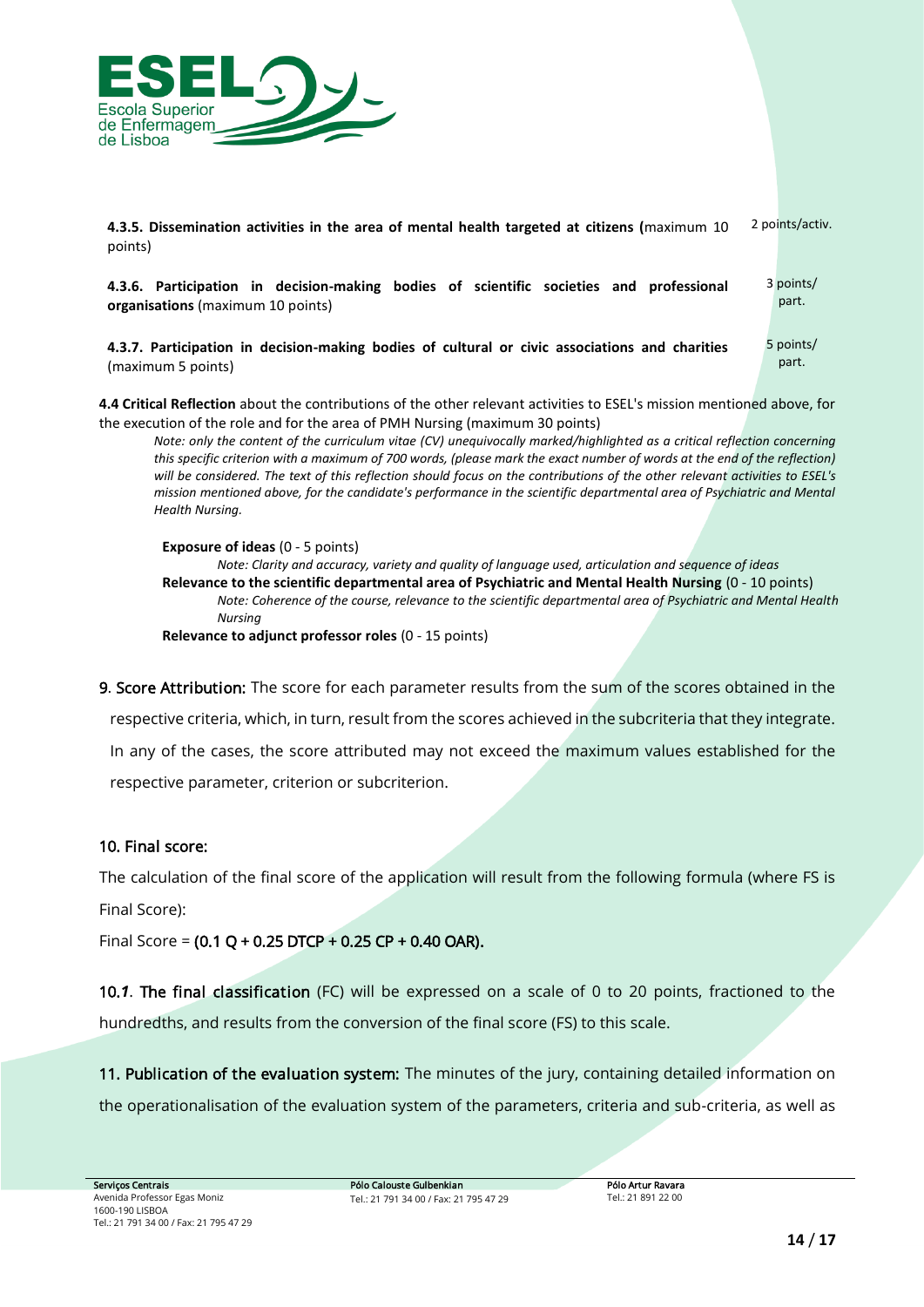

*the classification grid, will be published in ESEL's style sites and on ESEL's webpage simultaneously with the publication of the present notice.* 

*12. Jury: The Jury is composed of five effective elements and two substitutes, with the following composition:* 

## *President:*

• *Joaquim Manuel de Oliveira Lopes, Coordinating Professor at the Nursing School of Lisbon;*

## *Voting members:*

*Patrícia Carla da Silva Pereira, Coordinating Professor at the Nursing School of Lisbon;*

*José Carlos Marques Carvalho, Coordinating Professor at the Nursing School of Porto;*

*Maria Isabel Dias Marques, Coordinating Professor at the Nursing School of Coimbra;*

*Maria Dulce Domingues Cabral de Magalhães, Coordinating Professor at the Nursing School São João de Deus, University of Évora.*

## *Substitute Members:*

- *Olga Maria Ordaz Ferreira, Coordinating Professor at the Nursing School of Lisbon;*
- *Isabel Maria Abreu Rodrigues Fragoeiro, Coordinating Professor, Higher School of Health, University of Madeira*

*13. Admission of applications: after the deadline for the submission of applications, the Jury will proceed to verify the elements presented by the candidates, namely, if the necessary qualification requirements have been met and if all the documents required for the application have been presented.*

## *14. Exclusion of the application:*

## *14.1 Reasons for the exclusion of applications:*

**a)** Failure to present the documents required under the terms of this notice, or presenting them *after the deadline, implies the exclusion of the application;*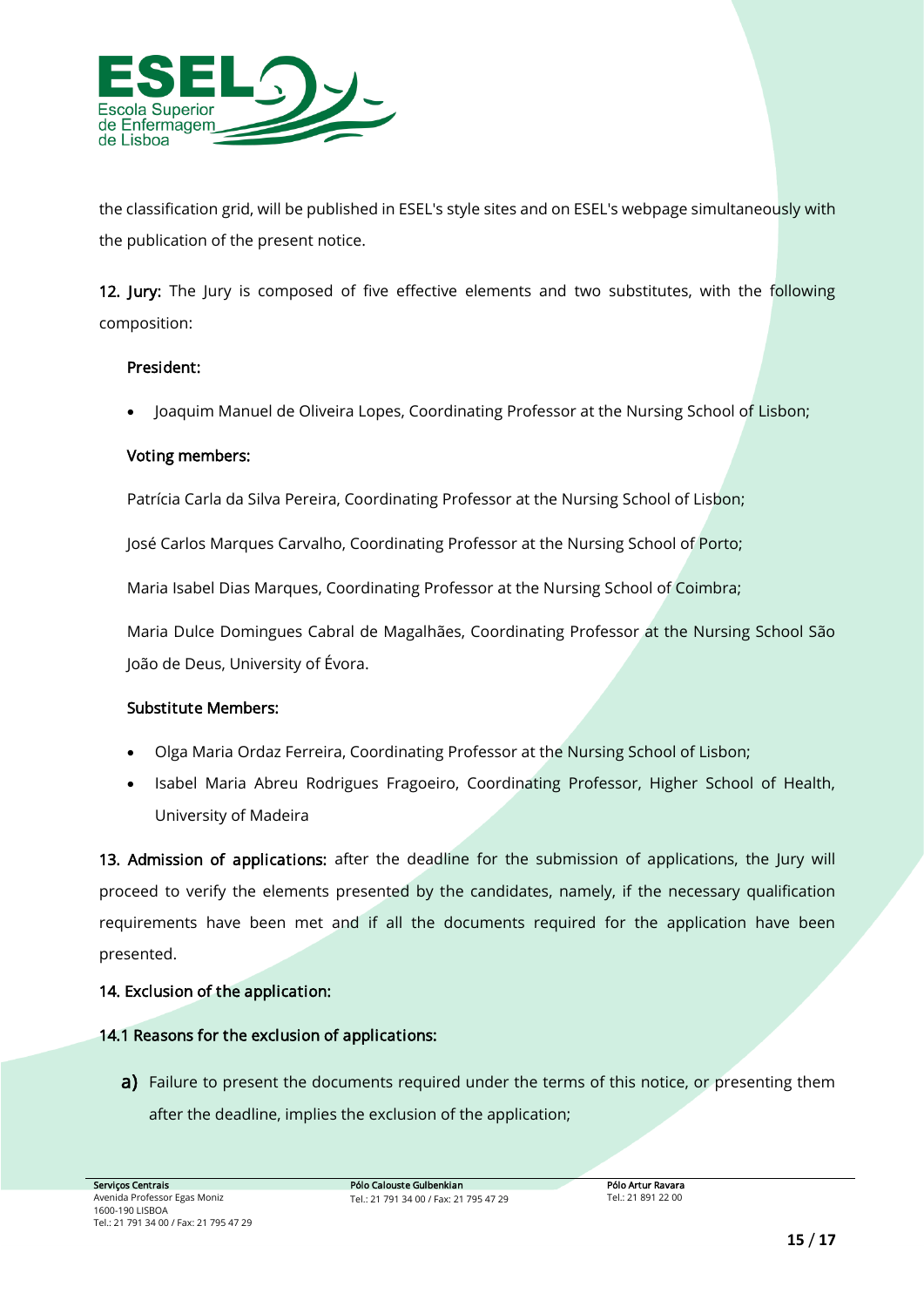

*b) The presentation of a false declaration and/or document implies immediate exclusion from the tender and the reporting to the competent entity for the purposes of criminal proceedings.*

*15. Hearing of interested parties: the candidates whose application is excluded shall be notified of this intention in advance, by email, for the purposes of holding a hearing of the interested parties, under the terms of the Administrative Procedure Code.*

*16. Individual report: Once the applications admission phase is concluded, the jury, based on the previously published evaluation system, will elaborate and approve a reasoned report on the evaluation of the curriculum of each candidate, which will include the respective final classification.*

*17. Absolute merit: All candidates who obtain a final classification, without rounding, of 12 points or more, will be considered to have passed by absolute merit.*

## *18. Ranking and tie-breaking of the candidates:*

- a) The candidates approved by absolute merit are ranked in descending order of the final *classification obtained as a result of the application of the final evaluation system.*
- *b) In the event of a tie, the centesimal classifications will be used to rank the candidates and, if the equality persists, the following criteria will be applied in turn:* 
	- *1) Having obtained a higher score in the sum of the DTCP and OAR parameters;*
	- *2) Having obtained a higher score in the OAR parameter;*
	- *3) Having obtained a higher score in the DTCP parameter;*
	- *4) Having obtained a higher score in the CP parameter;*
- *c) The candidates without absolute merit will be ranked in alphabetical order with an indication of the points obtained.*

*19. Ranked list - Hearing of interested parties: after approving the draft ranking list, with the serialisation of the candidates approved by absolute merit and the list of the candidates not approved by absolute merit, the jury will communicate it to them for the purposes of the hearing of interested parties. The draft list will become the final list if there are no complaints.*

*20. Final ranking list: after the hearing of interested parties, the final ranking list once approved will be published in the 2nd Series of Diário da República, posted in ESEL's style sites and made available on ESEL's website.*